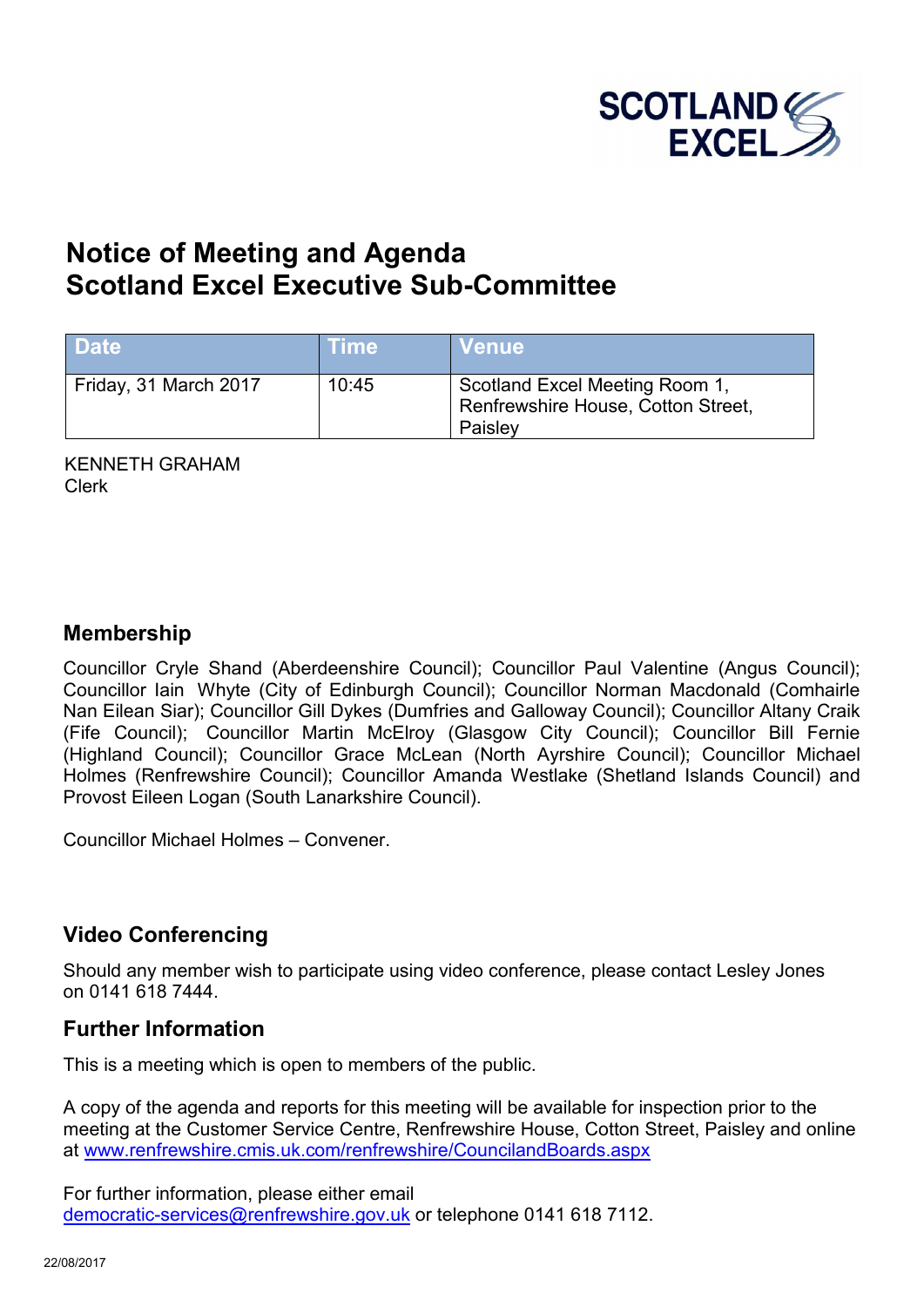# **Members of the Press and Public**

Members of the press and public wishing to attend the meeting should report to the customer service centre where they will be met and directed to the meeting.